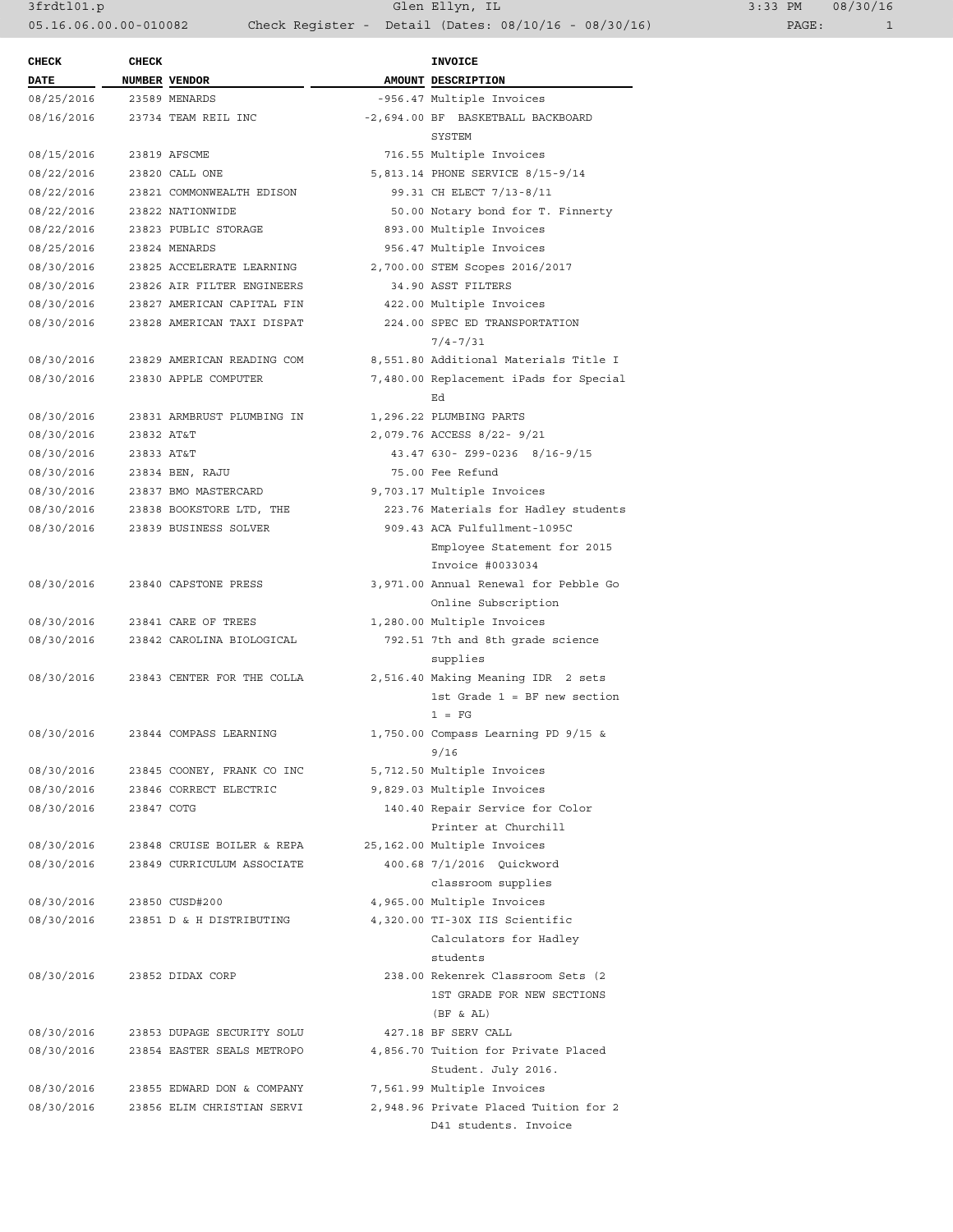3frdtl01.p Glen Ellyn, IL 3:33 PM 08/30/16 05.16.06.00.00-010082 Check Register - Detail (Dates: 08/10/16 - 08/30/16) PAGE: 2

| <b>CHECK</b> | <b>CHECK</b> |                            | INVOICE                                   |
|--------------|--------------|----------------------------|-------------------------------------------|
| <b>DATE</b>  |              | <b>NUMBER VENDOR</b>       | AMOUNT DESCRIPTION                        |
|              |              |                            | #152171. August 2016.                     |
| 08/30/2016   |              | 23857 ESSENTRA             | 282.07 Teacher's Tape                     |
| 08/30/2016   |              | 23858 EVERETT, KATHLEEN    | 182.24 Classroom Supply                   |
|              |              |                            | Reimbursement                             |
| 08/30/2016   |              | 23859 EZ BUILDING SERVICES | 5,100.00 Multiple Invoices                |
| 08/30/2016   |              | 23860 FGM ARCHITECTS-ENGIN | 8,270.00 2016 SITE/REMODELING MULTIPLE    |
|              |              |                            | SITES 7/2-7/29/16                         |
| 08/30/2016   |              | 23861 FIRM SYSTEMS         | 782.00 Fingerprinting for new             |
|              |              |                            | employees. Invoice                        |
|              |              |                            | #1075070-IN                               |
| 08/30/2016   |              | 23862 FLINN SCIENTIFIC INC | 1,753.35 6th-7th-8th grade science        |
| 08/30/2016   |              | 23863 FOLLETT SCHOOL SOLUT | 1,085.27 Book purchase for the library    |
| 08/30/2016   |              | 23864 FOX VALLEY FIRE & SA | 4,282.90 Multiple Invoices                |
| 08/30/2016   |              | 23865 FRANCZEK RADELET     | 14,368.35 Multiple Invoices               |
| 08/30/2016   |              | 23866 FREUND SERVICE COMPA | 5,002.00 Lunchroom pocket table           |
|              |              |                            | repairs at Forest Glen                    |
| 08/30/2016   |              | 23867 GIANT STEPS          | 9,011.17 Private Placed Tuition for       |
|              |              |                            | D41 Student. Invoice                      |
|              |              |                            | #041-8/916E. August &                     |
|              |              |                            | September 2016.                           |
| 08/30/2016   |              | 23868 GIMMEES              | 2,217.15 Lanyards for Hadley Student      |
| 08/30/2016   |              | 23869 GRAYBAR ELECTRIC CO  | 1,372.94 Multiple Invoices                |
| 08/30/2016   |              | 23870 GREAT MINDS          | 1,710.00 Eureka Math Digital Materials    |
|              |              |                            | On Line 12 Month                          |
|              |              |                            | Subscriptions Order#2 PK-12 +             |
|              |              |                            | Teacher Eureka PD Video                   |
|              |              |                            | Series for Grades PK-12                   |
|              |              |                            | Quantity: 9 ISBN:                         |
|              |              |                            | $978 - 1 - 63255 - 319 - 8$               |
| 08/30/2016   |              | 23871 GREEN ASSOCIATES     | 12,094.66 Multiple Invoices               |
| 08/30/2016   |              | 23872 HEINEMANN            | 1,534.50 Multiple Invoices                |
| 08/30/2016   |              | 23873 HOUSE OF GRAPHICS    | 6,871.00 Multiple Invoices                |
| 08/30/2016   |              | 23874 ID WHOLESALER        | 275.36 Multiple Invoices                  |
| 08/30/2016   |              | 23875 IDENTITRONICS C/O BA | 917.00 Plastic ID Holders for             |
|              |              |                            | students                                  |
| 08/30/2016   |              | 23876 ILLINOIS ASSN OF SCH | 445.00 Triple I Registration -            |
|              |              |                            | Stephanie Clark                           |
| 08/30/2016   |              | 23877 ILLINOIS CENTRAL SCH | 1,770.29 Multiple Invoices                |
| 08/30/2016   |              | 23878 INNOVATIONS THERAPEU | 3,938.60 Tuition for Private Placed       |
|              |              |                            | Student. July 2016.                       |
| 08/30/2016   | 23879 ISBE   |                            | 285.00 Early childhood block grant        |
|              |              |                            | $2015 - 3705 - 01 - 19 - 022 - 0410 - 02$ |
| 08/30/2016   |              | 23880 ISITE SOFTWARE       | 995.00 Wellness software                  |
| 08/30/2016   |              | 23881 JAY STREAM MIDDLE SC | 700.00 Conference dues                    |
| 08/30/2016   |              | 23882 JOHNSTON, DON INC    | 364.00 First Author software program      |
|              |              |                            | for Specialized Academic                  |
|              |              |                            | Classrooms                                |
| 08/30/2016   |              | 23883 KABOOM! PLAY INITIA  | 7,000.00 STEAM Learning - Rigamajigs      |
| 08/30/2016   |              | 23884 KAGAN PUBLISHING     | 2,904.00 Kagan Cooperative Learning       |
|              |              |                            | Books and Smart Cards                     |
| 08/30/2016   |              | 23885 KASARDA PHD, JOHN D  | 6,900.00 Professional services for        |
|              |              |                            | updated demographic study and             |
|              |              |                            | enrollment projections                    |
| 08/30/2016   |              | 23886 KRUEGER, DAN         | 81.20 Softball ump assignors fee          |
| 08/30/2016   |              | 23887 LAKESHORE LEARNING M | 415.47 Multiple Invoices                  |
| 08/30/2016   |              | 23888 LAZEL                | 9,305.10 Annual Subscription Renewal      |
|              |              |                            |                                           |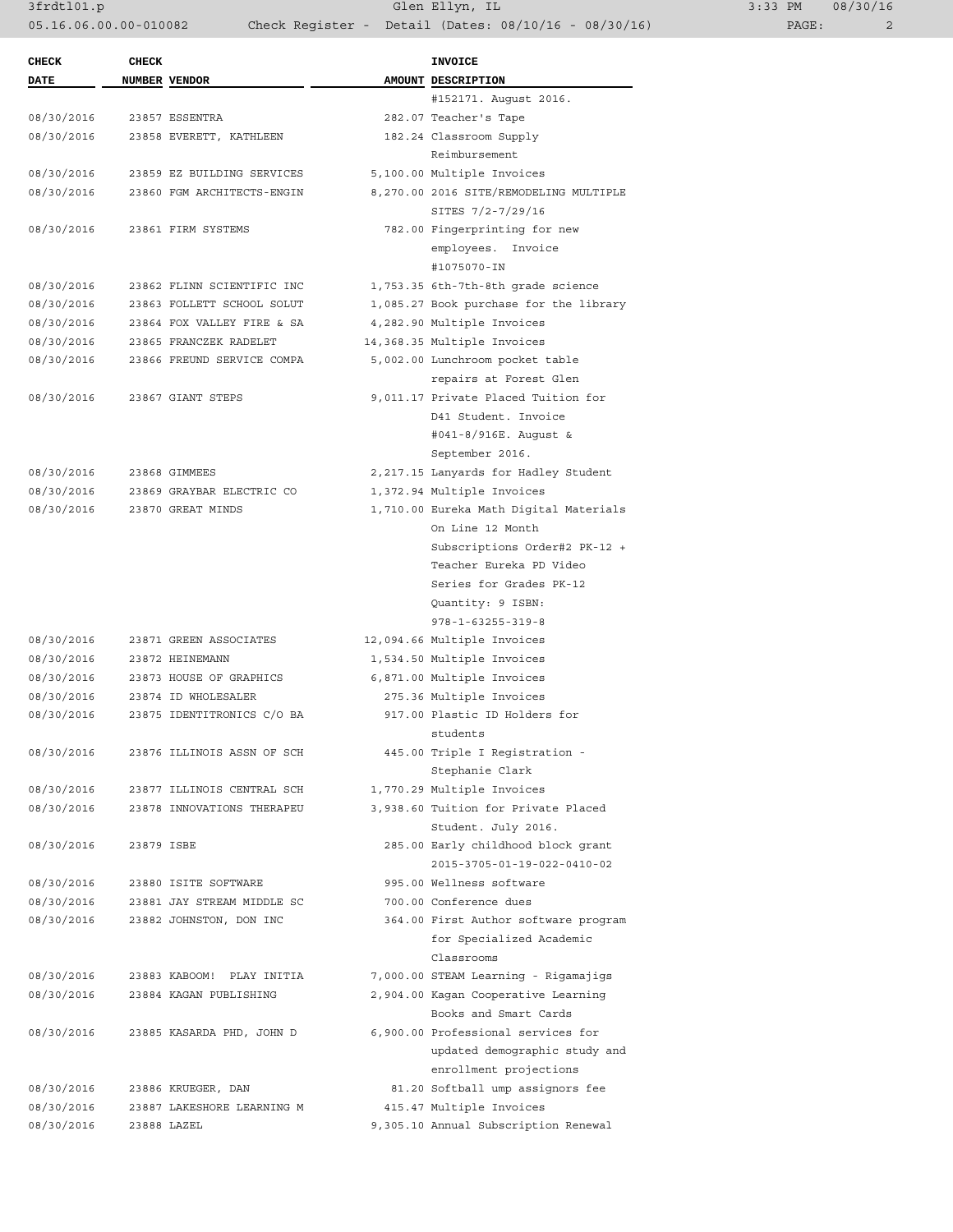3frdtl01.p Glen Ellyn, IL 3:33 PM 08/30/16 05.16.06.00.00-010082 Check Register - Detail (Dates: 08/10/16 - 08/30/16)

| <b>CHECK</b>             | <b>CHECK</b> |                            | <b>INVOICE</b>                                    |
|--------------------------|--------------|----------------------------|---------------------------------------------------|
| DATE                     |              | NUMBER VENDOR              | AMOUNT DESCRIPTION                                |
|                          |              |                            | for Learning A-Z                                  |
| 08/30/2016               |              | 23889 LESSONPIX INC        | 324.00 9 Lesson Pix Licenses for                  |
|                          |              |                            | Special Education Students                        |
| 08/30/2016               |              | 23890 LINCOLNSHIRE PRINTIN | 101.29 Scantron sheets for 8th grade              |
|                          |              |                            | science                                           |
| 08/30/2016               |              | 23891 LOWERY MCDONNELL     | 78,808.75 Multiple Invoices                       |
| 08/30/2016               |              | 23892 MACGILL & CO, WM V   | 674.67 Health Office Supplies 2016 -              |
|                          |              |                            | 2017                                              |
| 08/30/2016               |              | 23893 MAIL N STUFF         | 95.20 Multiple Invoices                           |
| 08/30/2016               |              | 23894 MAJOR APPLIANCE SERV | 268.02 INSTALLATION OF CONVECTION                 |
|                          |              |                            | STEAMER                                           |
| 08/30/2016               |              | 23895 MAXIM HEALTHCARE SER | 552.16 In-service Care, Invoice                   |
|                          |              |                            | #13556644-Z02. Service Dates                      |
|                          |              |                            | $6/28$ , $6/29$ , & $6/30/16$ .                   |
| 08/30/2016               |              | 23896 MCCAUSLAND, IAN      | 50.00 Reimbursement for Adaptive PE               |
|                          |              |                            | licensure                                         |
| 08/30/2016               |              | 23897 MCCLUSKEY, KATHERINE | 1,000.00 TUITION REIMBURSEMENT PER CONTRACT       |
| 08/30/2016               |              | 23898 METRO PROFESSIONAL P | 6,941.09 Multiple Invoices                        |
| 08/30/2016               |              | 23899 MORALES, DAISY       | 75.00 Fee refund                                  |
| 08/30/2016               |              | 23900 MULLENAX, KAREN      | 35.11 Reimbursement/Karen                         |
|                          |              |                            | Mullenax/Con-Tact Paper                           |
| 08/30/2016               |              | 23901 NASCO                | 520.28 Multiple Invoices                          |
| 08/30/2016               |              | 23902 NATIONAL SCHOOL FORM | 1,096.44 8/5/2016 School Supplies                 |
|                          |              |                            | Bus tags                                          |
| 08/30/2016               |              | 23903 NCS PEARSON          | 1,794.50 Multiple Invoices                        |
| 08/30/2016               |              | 23904 NICKY'S FOLDERS/ROCH | 550.00 Communication Folders                      |
| 08/30/2016               |              | 23905 ODOM, JULIE          | 51.18 Reimbursement for Adaptive PE               |
|                          |              |                            | licensure                                         |
| 08/30/2016               |              | 23908 OFFICE DEPOT         | 6,712.16 Multiple Invoices                        |
| 08/30/2016               |              | 23909 OLIVE GROVE LANDSCAP | 14,550.88 Multiple Invoices                       |
| 08/30/2016               |              | 23910 ORIENTAL TRADING CO  | 190.47 Multiple Invoices                          |
| 08/30/2016<br>08/30/2016 | 23912 PCM    | 23911 PAK, CAROLINE        | 79.00 Refund Fees<br>15, 134.04 Multiple Invoices |
| 08/30/2016               |              | 23913 PORTER PIPE          | 63.72 ASST PARTS                                  |
| 08/30/2016               |              | 23914 PREMIER              | 11,704.50 Multiple Invoices                       |
| 08/30/2016               |              | 23915 PROFESSIONAL PAVING  | 16,276.00 Multiple Invoices                       |
| 08/30/2016               |              | 23916 QUINLAN & FABISH MUS | 2,448.00 School Instrument Maintenance            |
|                          |              |                            | Aggreement                                        |
| 08/30/2016               |              | 23917 RAPTOR               | 2,400.00 Annual Renewal for Raptor                |
|                          |              |                            | Service                                           |
| 08/30/2016               |              | 23918 READYREFRESH BY NEST | 33.48 HD BOTTLED WATER AUG                        |
| 08/30/2016               |              | 23919 REALLY GOOD STUFF IN | 1,641.59 Multiple Invoices                        |
| 08/30/2016               |              | 23920 SANDOZ, PENELOPE     | 203.02 Classroom Supply Reimbursment              |
| 08/30/2016               |              | 23921 SCHOLASTIC INC       | 51.20 Classroom Supplies                          |
| 08/30/2016               |              | 23924 SCHOOL SPECIALTY     | 5,481.01 Multiple Invoices                        |
| 08/30/2016               |              | 23925 SECRETARY OF STATE I | 10.00 Notary renewal - Gehringer                  |
| 08/30/2016               |              | 23926 SEPTRAN INC          | 30,382.08 Multiple Invoices                       |
| 08/30/2016               |              | 23927 SHRED-IT             | 116.10 Multiple Invoices                          |
| 08/30/2016               |              | 23928 SOARING EAGLE ACADEM | 12,905.72 Multiple Invoices                       |
| 08/30/2016               |              | 23929 SOCHACKI, CHRISTINE  | 166.00 Fee Refund                                 |
| 08/30/2016               |              | 23930 SOLUTION TREE        | 1,041.28 Continued Education Materials            |
|                          |              |                            | for Teaching Staff                                |
| 08/30/2016               |              | 23931 STAPLES ADVANTAGE    | 154.42 Multiple Invoices                          |
| 08/30/2016               |              | 23932 SZAJKOVICS, SAM      | 51.18 Reimbursement for Adaptive PE               |
|                          |              |                            | licensure                                         |
| 08/30/2016               |              | 23933 TEACHER DIRECT       | 56.74 Classroom Supplies                          |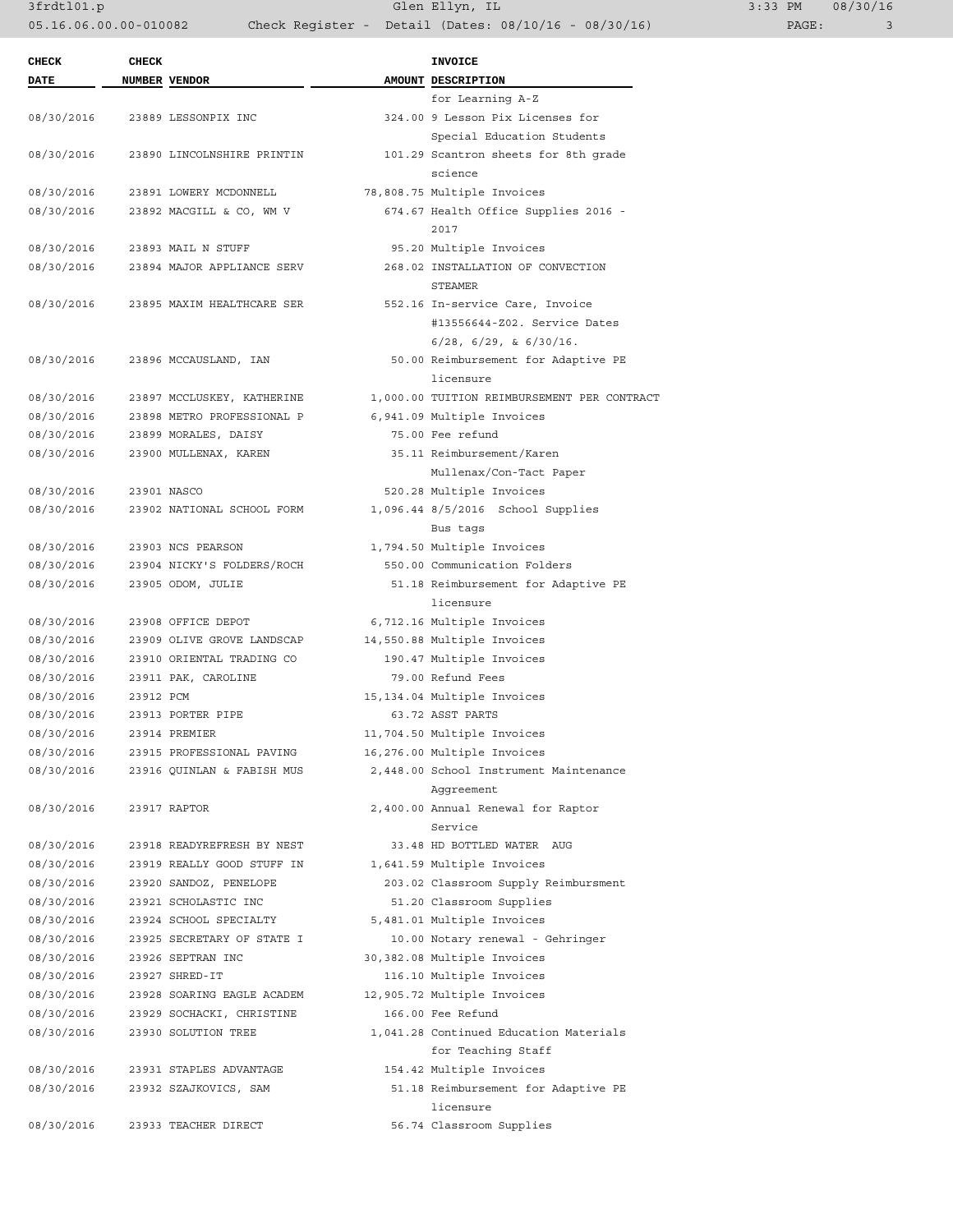3frdtl01.p Glen Ellyn, IL 3:33 PM 08/30/16 05.16.06.00.00-010082 Check Register - Detail (Dates: 08/10/16 - 08/30/16) PAGE: 4

| <b>CHECK</b>                 | <b>CHECK</b>                   |                                           | <b>INVOICE</b>                          |
|------------------------------|--------------------------------|-------------------------------------------|-----------------------------------------|
| <b>DATE</b>                  | NUMBER VENDOR                  |                                           | AMOUNT DESCRIPTION                      |
| 08/30/2016                   |                                | 23934 TEACHERS DISCOVERY                  | 100.40 Classroom supplies               |
| 08/30/2016                   |                                | 23935 TERRACON                            | 8,444.00 Testing services for           |
|                              |                                |                                           | Churchill and Ben Franklin              |
|                              |                                |                                           | summer projects                         |
| 08/30/2016                   |                                | 23936 THE COVE SCHOOL                     | 2,271.26 Private Placed Tuition for     |
|                              |                                |                                           | Student. July 2016.                     |
| 08/30/2016                   |                                | 23937 THERMOSYSTEMS                       | 1,235.61 Multiple Invoices              |
| 08/30/2016                   |                                | 23938 TIME FOR KIDS                       | 2,491.88 Multiple Invoices              |
| 08/30/2016                   |                                | 23939 TYCO INTEGRATED SECU                | 255.00 SECURITY BF 9/1-11/30            |
| 08/30/2016                   |                                | 23940 UNITED ANALYTICAL SE                | 1,217.50 ENVIRON TESTING - HD           |
| 08/30/2016                   |                                | 23941 VALOR TECHNOLOGIES I                | 985.00 Asbestos tile removal and        |
|                              |                                |                                           | testing for BF bathroom                 |
|                              |                                |                                           | project                                 |
| 08/30/2016                   |                                | 23942 VERITIV OPERATING CO                | 3,315.00 Multiple Invoices              |
| 08/30/2016                   |                                | 23943 W.J. O'NEIL CHICAGO                 | 436.00 SERVIC CALL UNIVENT COIL LEAK    |
| 08/30/2016                   |                                | 23944 WAGEWORKS                           | 310.49 FSA JULY                         |
| 08/30/2016                   |                                | 23945 WEST MUSIC CO                       | 1,722.10 Multiple Invoices              |
| 08/30/2016                   |                                | 23946 WILSON, CHRISTIE                    | 87.00 REFUND OF FEES                    |
| 08/30/2016                   |                                | 23947 WILSON LANGUAGE TRAI                | 911.52 Fundations Teacher's Kits K &    |
|                              |                                |                                           | $\mathbf{1}$                            |
| 08/30/2016                   |                                | 23948 WM H SADLIER INC                    | 1,416.54 Vocabulary textbooks           |
| 08/30/2016                   |                                | 23949 WRS GROUP LTD                       | 159.95 This item is being purchased     |
|                              |                                |                                           | for the $2016/2017$ school              |
|                              |                                |                                           | year/ Health Education budget           |
|                              |                                | 08/15/2016 201600049 ILLINOIS DEPT OF REV | 22,364.52 Multiple Invoices             |
|                              |                                | 08/15/2016 201600050 INTERNAL REV SERVICE | 115,410.30 Multiple Invoices            |
| 08/15/2016 201600051 T H I S |                                |                                           | 1,507.65 Multiple Invoices              |
|                              |                                | 08/15/2016 201600052 TEACHERS RETIREMENT  | 8,432.89 Multiple Invoices              |
|                              | 08/15/2016 201600053 WAGEWORKS |                                           | 3,720.94 Multiple Invoices              |
|                              |                                | 08/15/2016 201600054 THE OMNI GROUP       | 21,677.76 Multiple Invoices             |
|                              |                                | 08/18/2016 201600055 EDUCATIONAL BENEFIT  | 448,718.49 AD&D, DENTAL, LIFE & MEDICAL |
|                              |                                |                                           | INSURANCE AUG                           |
| 08/18/2016 201600056 TASC    |                                |                                           | 405.72 HRA ADM FEES AUG                 |
|                              |                                | 08/23/2016 201600057 RELIANCE STANDARD LI | 304.99 LTD SEPT                         |
|                              |                                | 08/15/2016 201600058 EXPERT PAY           | 1,044.99 Payroll accrual                |
| 08/25/2016 201600059 T H I S |                                |                                           | 6,028.77 THIS AUGUST                    |
|                              |                                | 08/25/2016 201600060 UNUM LIFE INSURANCE  | 1,629.76 LTD 9/1-9/30                   |
|                              |                                | 08/24/2016 201600070 ILLINOIS DEPT EMPLOY | 1,034.00 Unemployment payment for       |
|                              |                                |                                           | Second Ouarter 2016                     |

Totals for checks 1,100,139.79